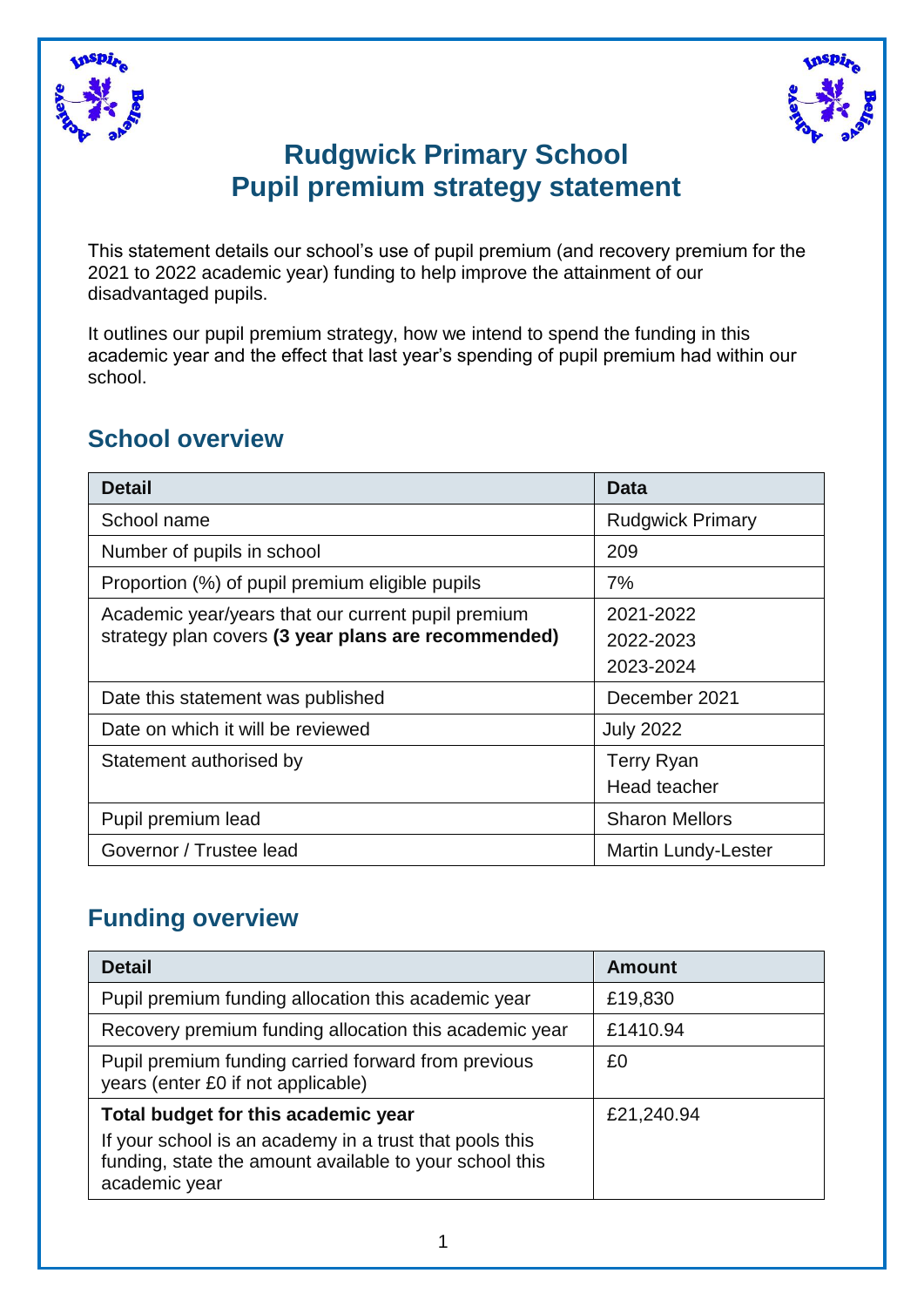## **Part A: Pupil premium strategy plan**

### **Statement of intent**

At Rudgwick Primary School, our children are at the heart of everything we do. We want to involve, inspire and engage each unique child so that they become curious, motivated and independent learners. The focus of our pupil premium strategy is to support disadvantaged pupils to achieve that goal, including progress for those who are already high attainers.

We want our children to be happy and healthy citizens who value their responsibility to protect their environment (locally and globally) and celebrate the diverse nature of the modern world.

When our children leave us, we want them to have a sense of pride in who they are, a thirst for learning, and the resilience, skills and creativity needed to enable them to thrive in their next stage of education and beyond.

We achieve this through:

- Providing a broad and balanced curriculum.
- Utilising our extensive grounds and local resources.
- Enabling every child to be included.
- Ensuring our school values; Inspire, Believe, Achieve underpin every aspect of school life.

High-quality teaching is at the heart of our approach, with a focus on areas in which disadvantaged pupils require the most support. This is proven to have the greatest impact on closing the disadvantage attainment gap and at the same time will benefit the non-disadvantaged pupils in our school. Implicit in the intended outcomes detailed below, is the intention that non-disadvantaged pupils' attainment will be sustained and improved alongside progress for their disadvantaged peers.

Our strategy is also integral to wider school plans for education recovery, notably in its targeted support through the National Tutoring Programme for pupils whose education has been worst affected, including non-disadvantaged pupils.

Our approach will be responsive to common challenges and individual needs, rooted in robust diagnostic assessment, not assumptions about the impact of disadvantage. The approaches we have adopted complement each other to help pupils excel. To ensure they are effective we will:

- ensure disadvantaged pupils are challenged in the work that they're set
- act early to intervene at the point need is identified
- adopt a whole school approach in which all staff take responsibility for disadvantaged pupils' outcomes and raise expectations of what they can achieve

#### **Principles that underpin our philosophy:**

- We ensure that teaching and learning opportunities meet the needs of all our children.
- We ensure that appropriate provision is made for pupils who belong to vulnerable groups.
- In making provision for socially disadvantaged children we recognise that not all children who receive free school meals will be socially disadvantaged.
- Pupil premium funding will be allocated following a needs analysis which will identify priority classes, groups or individuals.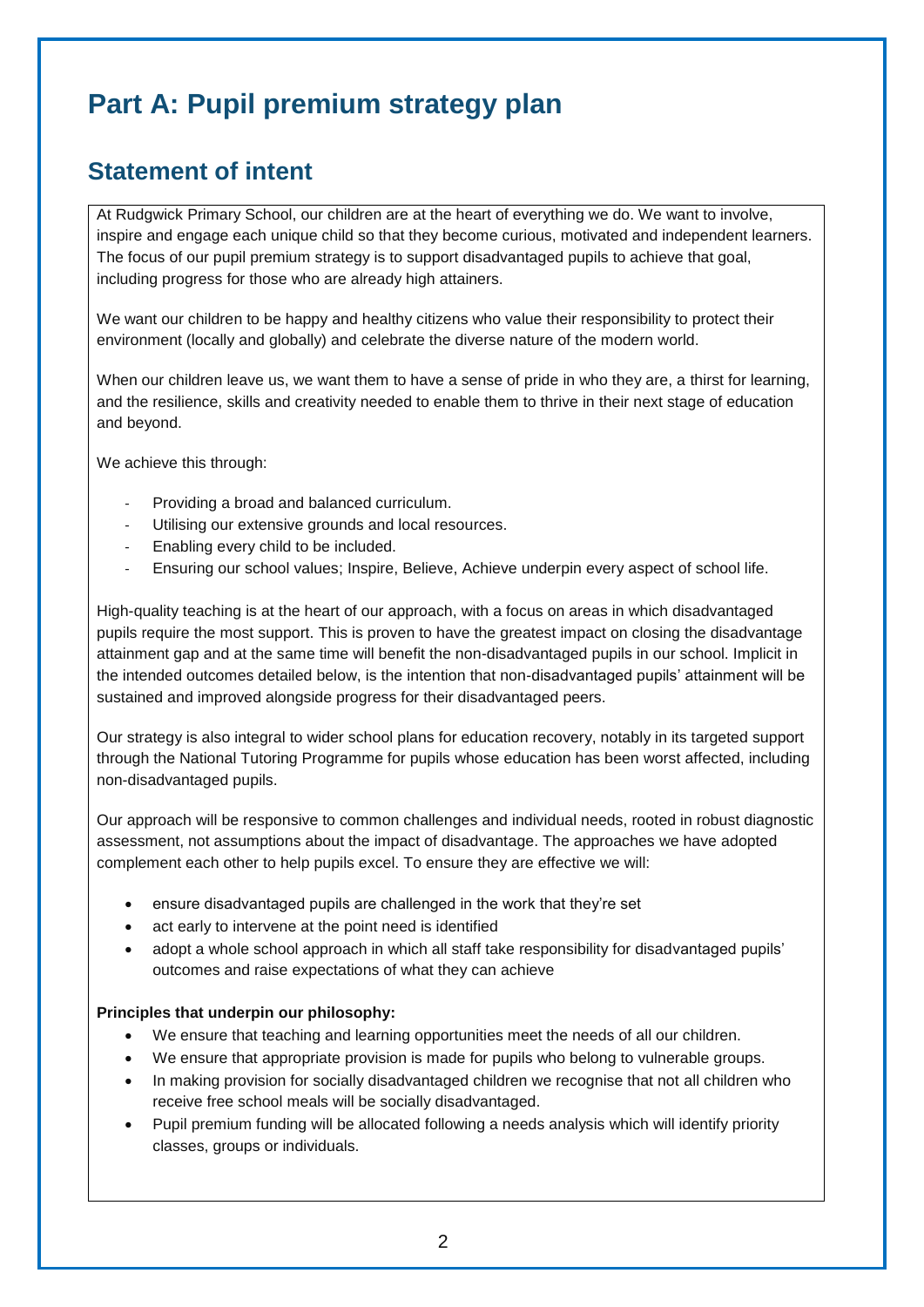**In order to ensure the Pupil Premium funding is spent successfully to improve achievement, the following will be used to ensure maximum outcomes:** 

- Carefully ring-fenced funding so that it is always spent on the target group of children;
- Never confuse eligibility for the Pupil Premium with low ability;
- Support more able pupil premium children to reach their potential and accelerate progress;
- Focus on supporting disadvantaged children to achieve the highest levels;
- Thoroughly analyse which children are underachieving, particularly in English and mathematics, and why;
- Use research evidence (evidence from our and other school's experience as well as OFSTED annual reports, information from DFE and Sutton Trust-EEF teaching and learning toolkit) to allocate the funding to the activities that are most likely to have an impact on improving achievement;
- Understand the importance of ensuring that all day-to-day teaching meets the needs of each learner, rather than relying on interventions to compensate for teaching that is less than good;
- Use achievement data frequently (through half-termly pupil progress meetings and regular monitoring) to check whether interventions or techniques are working and make adjustments accordingly;
- Make sure that support staff, particularly teaching assistants, are highly trained and understand their role in helping children to achieve;
- Systematically focus on giving children clear, useful feedback about their work, and ways that they can improve;
- Designated senior leaders have a clear overview of how the funding has being allocated and the difference it is making to the outcomes for children;
- Monitoring and evaluation everyone's responsibility. The Pupil Premium has a high priority across the school. Class teachers know which pupils are eligible for the Pupil Premium so that they can take responsibility for accelerating their progress.
- Well-targeted support to improve attendance and links with families where this is a barrier to a child's learning;
- Governors are thoroughly involved in the decision making and evaluation process named governor (Joy Rowlands) nominated to have an oversight of the Pupil Premium. A regular standing item at the FGB meetings;
- Able, through careful monitoring and evaluation, to demonstrate the impact of each aspect of spending on the outcomes for children;
- Concentrate on the core areas of English and mathematics to break down the main barriers to accessing the full curriculum - have all the help they need to grasp the basics of reading, writing and mathematics right at the start of their education so that they don't have to catch up later;
- A wide range of intervention strategies that are effective because they are driven by children's academic, emotional and social needs;
- Well trained workforce and integrated team work approach. Ensuring that teaching assistants help to raise standards through understanding their role in helping to improve achievement. They are well trained with quality up to date CPD and have the time allocated to enable them to work with teachers to plan and review children's learning.
- All Key Stage 2 children have the opportunity to attend a residential in Year 4, Year 5 and Year 6. Financial support can be given to ensure all children have the same opportunities. Educational visits can also be financially supported to enable all children to have equal access.
- Raising aspirations and broadening experiences for all children including high attaining pupil premium children.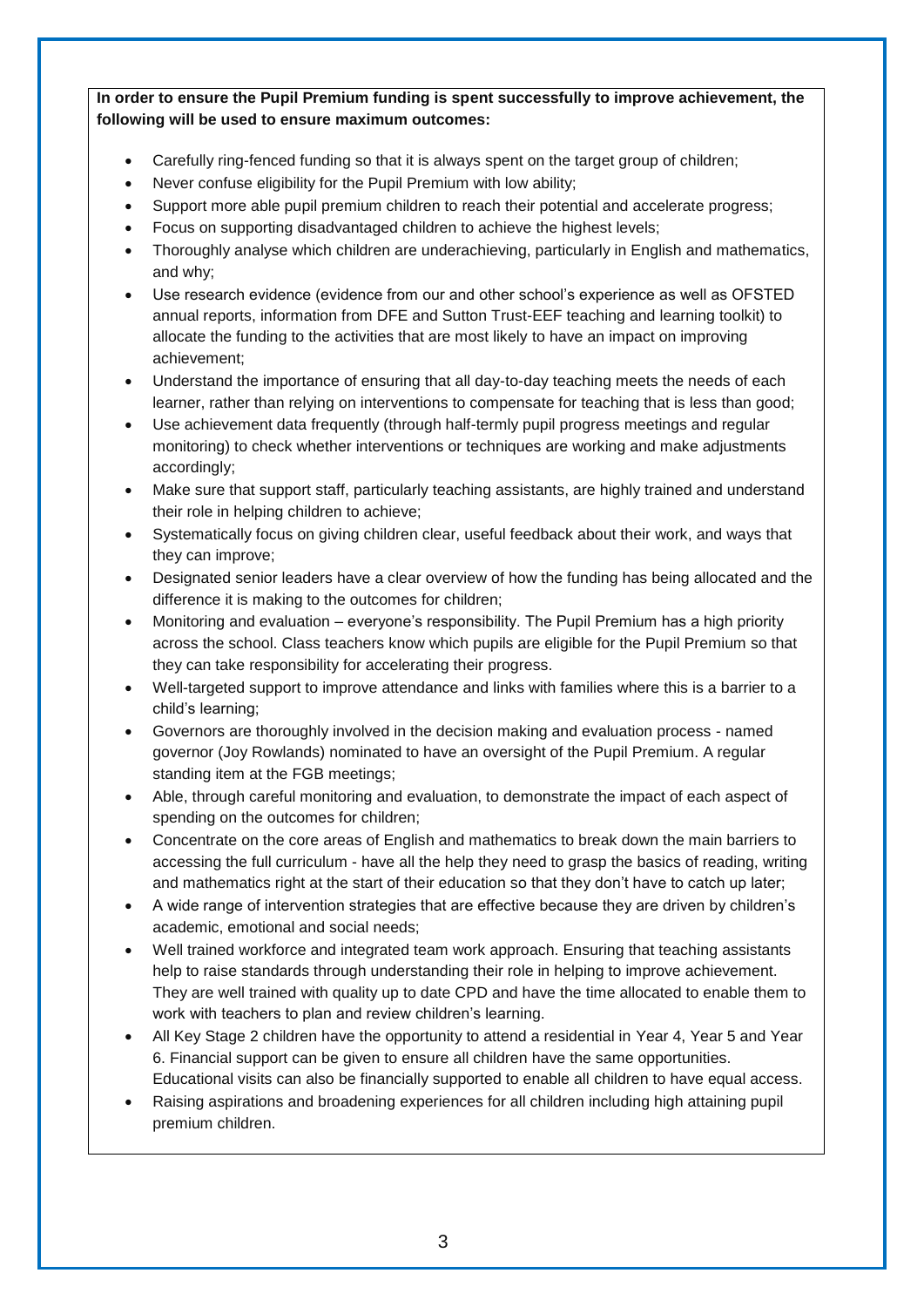# **Challenges**

This details the key challenges to achievement that we have identified among our disadvantaged pupils.

| <b>Challenge</b><br>number | <b>Detail of challenge</b>                                                                                                                                                                                                                                                                                                                                                                                                                                                                                                                                                                                                                                                                                                                                                                    |
|----------------------------|-----------------------------------------------------------------------------------------------------------------------------------------------------------------------------------------------------------------------------------------------------------------------------------------------------------------------------------------------------------------------------------------------------------------------------------------------------------------------------------------------------------------------------------------------------------------------------------------------------------------------------------------------------------------------------------------------------------------------------------------------------------------------------------------------|
| 1                          | Assessments, observations, and discussions with pupils indicate<br>underdeveloped oral language skills and vocabulary gaps among many<br>disadvantaged pupils. These are evident from Reception through to KS2<br>and in general, are more prevalent among our disadvantaged pupils<br>than their peers. This will support the focus on children's writing.                                                                                                                                                                                                                                                                                                                                                                                                                                   |
| $\overline{2}$             | Given our relatively low proportion of pupil premium children, we expect<br>to be able to support them to achieve well in early reading and phonics.<br>In 2019 50% of our disadvantaged children passed the Year 1 Phonics<br>Screening test (compared to 84% nationally).                                                                                                                                                                                                                                                                                                                                                                                                                                                                                                                   |
|                            | This negatively impacts their development as readers.                                                                                                                                                                                                                                                                                                                                                                                                                                                                                                                                                                                                                                                                                                                                         |
|                            | Given our relatively low proportion of pupil premium children, we expect<br>to be able to stretch and challenge in order for those children to achieve<br>more highly across the curriculum. No disadvantaged children achieved<br>greater depth in reading, writing and maths combined at the end of KS2<br>in 2019. No child achieved expected standard in reading, writing and<br>maths at the end of KS1 in 2019.                                                                                                                                                                                                                                                                                                                                                                         |
| 3                          | Internal and external (where available) assessments indicate that maths<br>attainment among disadvantaged pupils is below that of non-disadvan-<br>taged pupils.                                                                                                                                                                                                                                                                                                                                                                                                                                                                                                                                                                                                                              |
|                            | Given our relatively low proportion of pupil premium children, we expect<br>to be able to stretch and challenge in order for those children to achieve<br>more highly across the curriculum. No disadvantaged children achieved<br>greater depth in reading, writing and maths combined at the end of KS2<br>in 2019. No child achieved expected standard in reading, writing and<br>maths at the end of KS1 in 2019.                                                                                                                                                                                                                                                                                                                                                                         |
| 4                          | Our assessments (including wellbeing survey), observations and discus-<br>sions with pupils and families have identified social and emotional is-<br>sues for many pupils and a lack of enrichment opportunities during<br>school closure. These challenges particularly affect disadvantaged pu-<br>pils, including their attainment. This has resulted in significant<br>knowledge gaps leading to pupils falling further behind age-related ex-<br>pectations, especially in maths. The impact of school closures and sub-<br>sequent disruption to learning has meant that many of our DA children<br>were assessed as not ready to progress.<br>Teacher referrals for support have increased during the pandemic. 8<br>pupils (2 of whom are disadvantaged) currently require additional |
|                            | support with social and emotional needs.                                                                                                                                                                                                                                                                                                                                                                                                                                                                                                                                                                                                                                                                                                                                                      |
| 5                          | Our attendance data over the last 3 years indicates that attendance<br>among disadvantaged pupils has been up to 4% lower than for non-dis-<br>advantaged pupils.                                                                                                                                                                                                                                                                                                                                                                                                                                                                                                                                                                                                                             |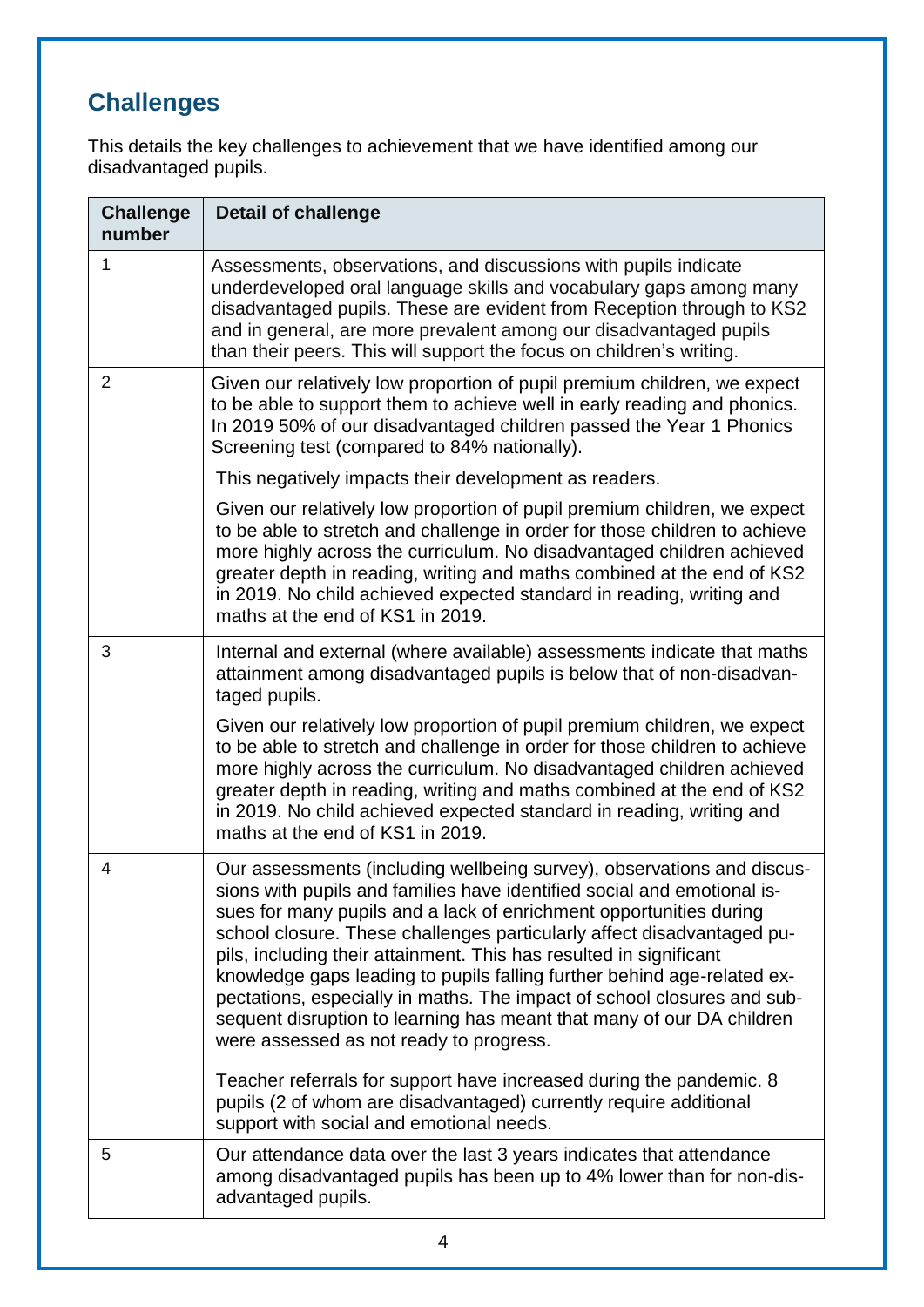### **Intended outcomes**

This explains the outcomes we are aiming for **by the end of our current strategy plan**, and how we will measure whether they have been achieved.

| <b>Intended outcome</b>                                                                                                    | <b>Success criteria</b>                                                                                                                                                                                                                                                                                                                                                                                                                                                                                                        |
|----------------------------------------------------------------------------------------------------------------------------|--------------------------------------------------------------------------------------------------------------------------------------------------------------------------------------------------------------------------------------------------------------------------------------------------------------------------------------------------------------------------------------------------------------------------------------------------------------------------------------------------------------------------------|
| Improved oral language skills<br>and vocabulary among<br>disadvantaged pupils.                                             | Assessments and observations indicate significantly<br>improved oral language and vocabulary among<br>disadvantaged pupils. This is evident when triangulated<br>with other sources of evidence, including engagement<br>in lessons, book scrutiny and ongoing formative<br>assessment.<br>Improved scores in BPVS, Janice assessments (maths<br>vocab), PUMA & PIRA & SATs, lesson observations,<br>pupil progress meetings, and report from 1:1 tutor,<br>maths leader & Governor monitoring (DB.                            |
| Improved reading attainment<br>among disadvantaged pupils.                                                                 | Reading outcomes in 2023/24 show that 100% of<br>disadvantaged pupils met the expected standard at the<br>end of KS1 & KS2. (With some children achieving<br>greater depth)<br>100% of our disadvantaged children will have passed<br>the phonics test.                                                                                                                                                                                                                                                                        |
| Improved maths attainment<br>for disadvantaged pupils at<br>the end of KS2.                                                | Maths outcomes in 2023/24 show that 100% of<br>disadvantaged pupils met the expected standard at the<br>end of KS1 & KS2. (With some children achieving<br>greater depth)                                                                                                                                                                                                                                                                                                                                                      |
| To achieve and sustain<br>improved wellbeing for all<br>pupils in our school,<br>particularly our disadvantaged<br>pupils. | Sustained high levels of wellbeing from 2024/25<br>demonstrated by:<br>Qualitative & quantative data from pupil voice (Rise<br>questions), parent surveys (Ofsted questions sur-<br>vey) and teacher observations (ELSA surveys & re-<br>ferrals). Pupil premium review.<br>a significant increase in participation in enrichment<br>activities, particularly among disadvantaged pupils<br>Rudgwick experiences have been agreed all stake-<br>$\bullet$<br>holders and are being implemented and enjoyed by<br>all children. |
| To achieve and sustain<br>improved attendance for all<br>pupils, particularly our<br>disadvantaged pupils.                 | Sustained high attendance from 2023/24 demonstrated<br>by:<br>the overall attendance rate for all pupils being equal<br>to or greater than 97%. The overall attendance rate<br>for disadvantaged pupils to be at least in line with<br>their non-disadvantaged peers.<br>There will be no children who are persistently absent.                                                                                                                                                                                                |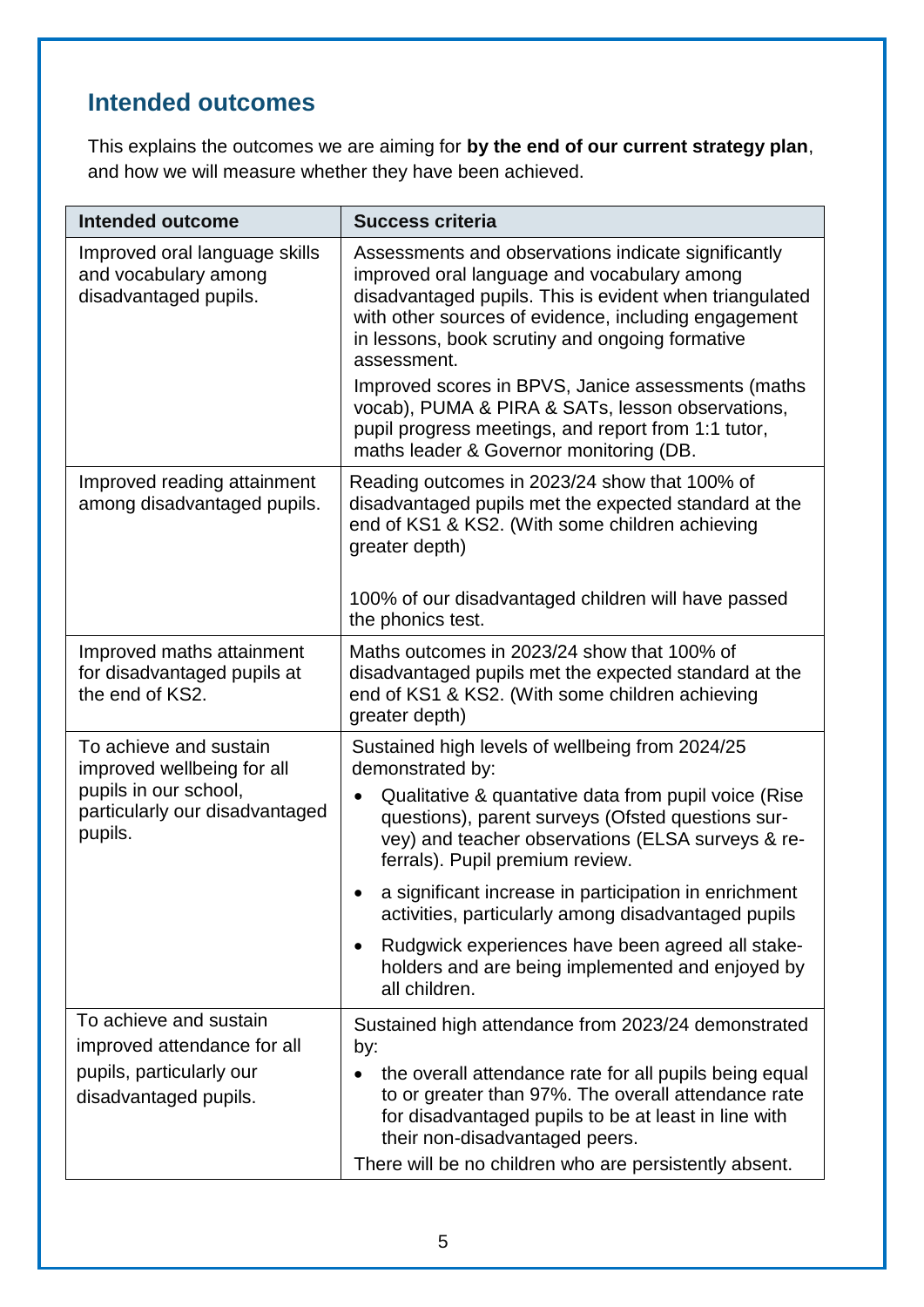### **Activity in this academic year**

This details how we intend to spend our pupil premium (and recovery premium funding) **this academic year** to address the challenges listed above.

### **Teaching**

Budgeted cost: £1709

| <b>Activity</b>                                                                                                                                                                      | Evidence that supports this approach                                                                                                                                                                                                                                                                                       | Challenge<br>number(s)<br>addressed |
|--------------------------------------------------------------------------------------------------------------------------------------------------------------------------------------|----------------------------------------------------------------------------------------------------------------------------------------------------------------------------------------------------------------------------------------------------------------------------------------------------------------------------|-------------------------------------|
| Word Aware Training for all staff<br>from West Sussex SALT team.<br>Purchase of handbook for early<br>years. £42.                                                                    | There is a strong evidence base that suggests oral lan-<br>guage interventions, including dialogic activities such as<br>high-quality classroom discussion, are inexpensive to<br>implement with high impacts on reading:<br>Oral language interventions   Toolkit Strand   Education<br><b>Endowment Foundation   EEF</b> | 1                                   |
| Durrington Research training for<br>teaching staff on feedback and<br>marking. £475 for three training<br>sessions.                                                                  | EEF feedback study<br>https://educationendowmentfoundation.org.uk/education-<br>evidence/evidence-reviews/feedback-approaches                                                                                                                                                                                              |                                     |
| Personal dictionaries have been<br>introduced by the literacy lead to<br>encourage word understanding at<br>each child's individual level. £23.                                      | Outdoor adventure learning<br>https://educationendowmentfoundation.org.uk/education-<br>evidence/teaching-learning-toolkit/outdoor-adventure-<br>learning                                                                                                                                                                  |                                     |
| Narrative therapy training to roll out<br>narrative therapy to scaffold<br>children's writing following on from<br>effective catch up interventions. JH.<br>£120                     | EEF Collaborative approach impact<br>https://educationendowmentfoundation.org.uk/education-<br>evidence/teaching-learning-toolkit/collaborative-learning-<br>approaches<br><b>Metacognition Approaches</b><br>https://educationendowmentfoundation.org.uk/education-<br>evidence/guidance-reports/metacognition            |                                     |
| Author visits – virtual and in person.<br>David Fuller & Mini Grey (dyslexic<br>learner and football interests).                                                                     |                                                                                                                                                                                                                                                                                                                            |                                     |
| Regular story time in all classes -<br>all classes enjoy stories from high<br>quality texts.                                                                                         |                                                                                                                                                                                                                                                                                                                            |                                     |
| High quality first teaching. Staff<br>meeting time to explore QFT using<br>the West Sussex tool, Ordinarily<br>Inclusive Practice. Staff to create a<br>shared understanding of QFT. |                                                                                                                                                                                                                                                                                                                            |                                     |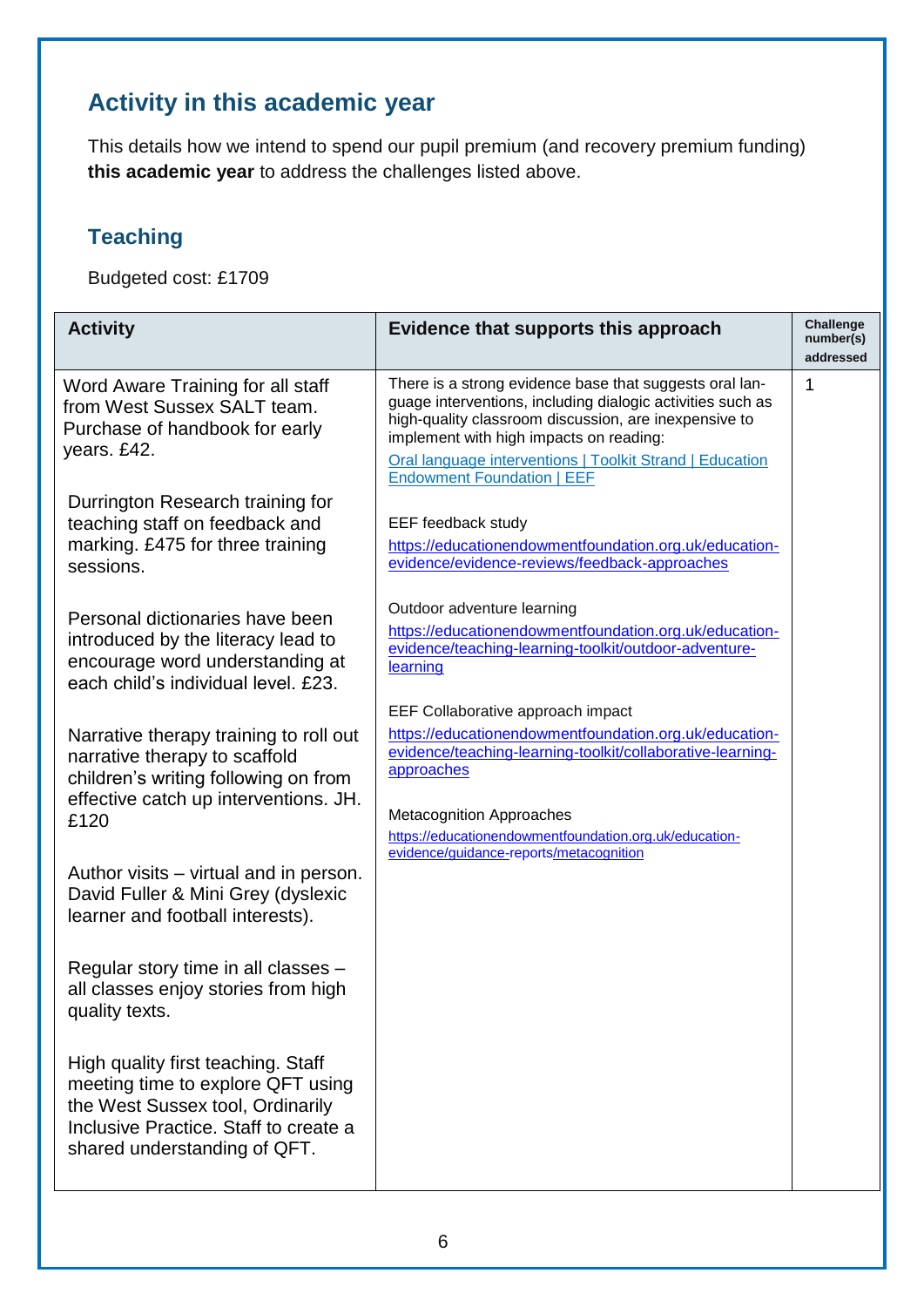| Curriculum leader release time<br>(focus on provision for DA children<br>including capturing pupil voice).                                                                                                                                         |                                                                                                                                                                                                                                                                                                        |   |
|----------------------------------------------------------------------------------------------------------------------------------------------------------------------------------------------------------------------------------------------------|--------------------------------------------------------------------------------------------------------------------------------------------------------------------------------------------------------------------------------------------------------------------------------------------------------|---|
| PIRA & BPVS tests carried out<br>termly, data analysed in pupil<br>progress meetings. Gap analysis<br>used to inform future teaching.                                                                                                              |                                                                                                                                                                                                                                                                                                        |   |
| Whole school approach to the use<br>of talk partners to develop<br>language skills and subject specific<br>knowledge and skills.                                                                                                                   |                                                                                                                                                                                                                                                                                                        |   |
| To audit and review the need for<br>DFE funded technology and<br>distribute accordingly.                                                                                                                                                           |                                                                                                                                                                                                                                                                                                        |   |
| PUMA tests carried out termly, data<br>analysed in pupil progress<br>meetings. Gap analysis used to<br>inform future teaching.                                                                                                                     | The DfE non-statutory guidance has been produced in<br>conjunction with the National Centre for Excellence in<br>the Teaching of Mathematics, drawing on evidence-<br>based approaches:<br>Maths guidance KS 1 and 2.pdf (publishing.ser-<br>vice.gov.uk)                                              | 3 |
| Curriculum leader release time<br>(focus on provision for DA children<br>including capturing pupil voice).<br>£1005                                                                                                                                | The EEF guidance is based on a range of the best avail-<br>able evidence:<br><b>Improving Mathematics in Key Stages 2 and 3</b><br>NCTEM marking guidance<br>https://www.ncetm.org.uk/classroom-resources/marking-                                                                                     |   |
| RSHE and safeguarding curriculum<br>planning will be developed with our<br>school needs in mind.                                                                                                                                                   | quidance/<br>There is extensive evidence associating childhood social<br>and emotional skills with improved outcomes at school<br>and in later life (e.g., improved academic performance,<br>attitudes, behaviour and relationships with peers):<br>EEF_Social_and_Emotional_Learning.pdf(educationen- | 5 |
| Use zones of regulation to support<br>children's understanding of<br>emotions and promote dialogue<br>within the classrooms. Purchase<br>zones of regulation handbook. £44.<br>Staff training on zones of regulation<br>from West Sussex ASC Team. | dowmentfoundation.org.uk)<br>Outdoor adventure learning<br>https://educationendowmentfoundation.org.uk/education-<br>evidence/teaching-learning-toolkit/outdoor-adventure-<br>learning                                                                                                                 |   |
| Outdoor learning features highly on<br>year group timetables, including<br>PE, woodland learning, and<br>woodland learning nurture group &<br>residential trips in year 4-6.                                                                       |                                                                                                                                                                                                                                                                                                        |   |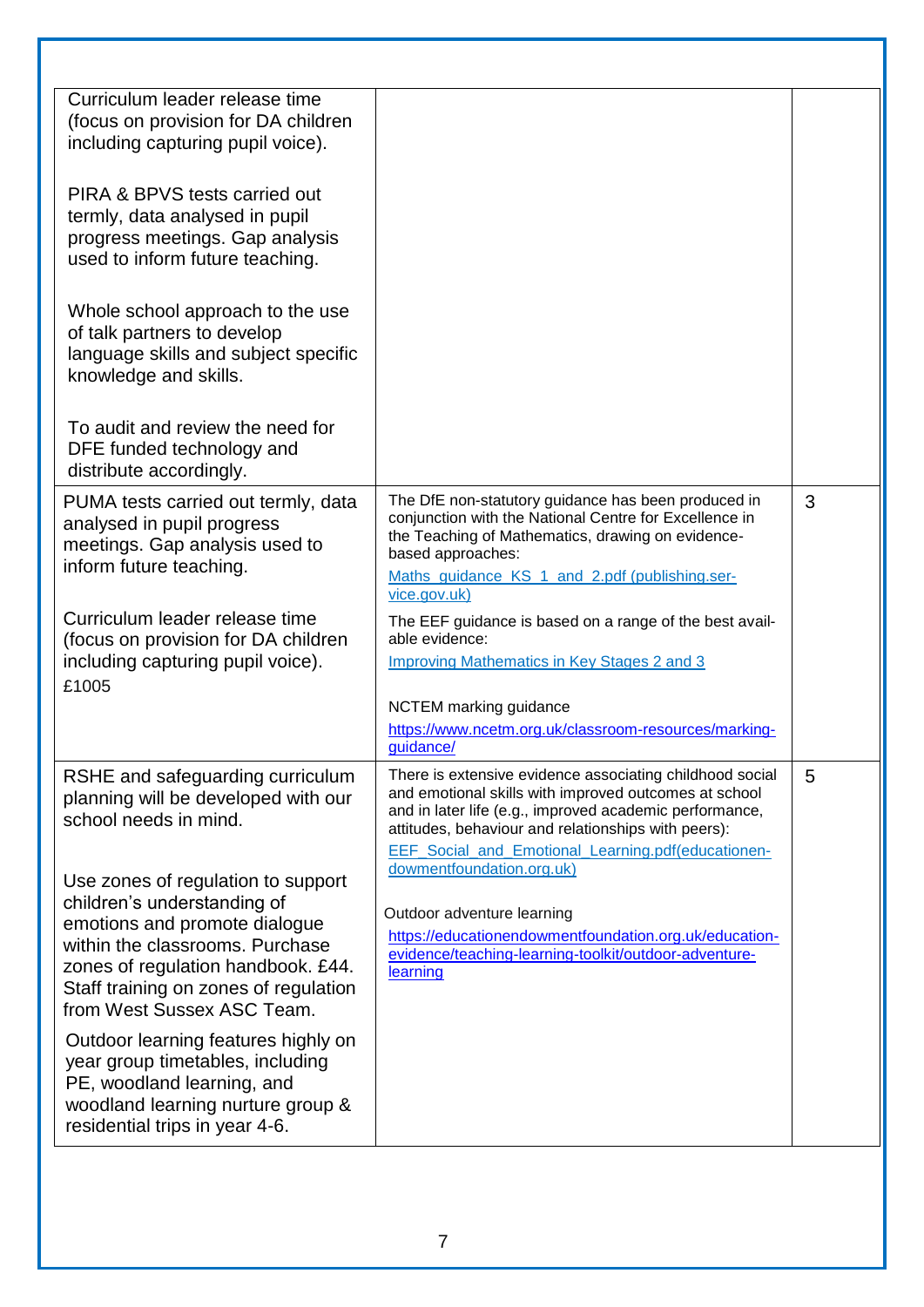#### **Targeted academic support (for example, tutoring, one-to-one support structured interventions)**

Budgeted cost: £15,500

| <b>Activity</b>                                                                                                                                                                                                                                                                                                                                                                                                                                                                                                                                                                                                                      | <b>Evidence that supports this</b><br>approach                                                                                                                                                                                                                                                                                                                                    | <b>Challenge</b><br>number(s)<br>addressed |
|--------------------------------------------------------------------------------------------------------------------------------------------------------------------------------------------------------------------------------------------------------------------------------------------------------------------------------------------------------------------------------------------------------------------------------------------------------------------------------------------------------------------------------------------------------------------------------------------------------------------------------------|-----------------------------------------------------------------------------------------------------------------------------------------------------------------------------------------------------------------------------------------------------------------------------------------------------------------------------------------------------------------------------------|--------------------------------------------|
| <b>Engaging with the National Tutoring</b><br>Programme to provide school-led tutoring for<br>pupils whose education has been most<br>impacted by the pandemic. A significant<br>proportion of the pupils who receive tutoring will<br>be disadvantaged, including those who are high<br>attainers. £9500<br>Continuing the use of a qualified teacher who<br>has been providing support of this nature, put in<br>place from original COVID catch up funding.<br>Additional targeted TA provision (one to one<br>interventions and small group teaching of SALT<br>materials, precision teaching, jump ahead,<br>sensory circuits). | Tuition targeted at specific needs and<br>knowledge gaps can be an effective<br>method to support low attaining pupils<br>or those falling behind, both one-to-one:<br>One to one tuition   EEF (educationen-<br>dowmentfoundation.org.uk)<br>And in small groups:<br><b>Small group tuition   Toolkit Strand  </b><br><b>Education Endowment Foundation  </b><br><b>EEF</b>      | 4                                          |
| Purchase of a programme to improve listening,<br>narrative and vocabulary skills for<br>disadvantaged pupils who have relatively low<br>spoken language skills.<br>NELI intervention programme to support children                                                                                                                                                                                                                                                                                                                                                                                                                   | Oral language interventions can have a<br>positive impact on pupils' language<br>skills. Approaches that focus on<br>speaking, listening and a combination of<br>the two show positive impacts on<br>attainment:<br>Oral language interventions   EEF<br>(educationendowmentfoundation.org.uk)                                                                                    | 1, 4                                       |
| in early years. £4000<br>School start programme used in early years to<br>support speech and language development.                                                                                                                                                                                                                                                                                                                                                                                                                                                                                                                   |                                                                                                                                                                                                                                                                                                                                                                                   |                                            |
| Additional phonics sessions targeted at<br>disadvantaged pupils who require further<br>phonics support. This will be delivered in<br>collaboration with our local English hub.<br>Read Write Inc tutors to work with children in<br>years 1 & 2 who need additional phonics work.<br>£2000                                                                                                                                                                                                                                                                                                                                           | Phonics approaches have a strong<br>evidence base indicating a positive<br>impact on pupils, particularly from<br>disadvantaged backgrounds. Targeted<br>phonics interventions have been shown<br>to be more effective when delivered as<br>regular sessions over a period up to 12<br>weeks:<br><b>Phonics   Toolkit Strand   Education</b><br><b>Endowment Foundation   EEF</b> | 2                                          |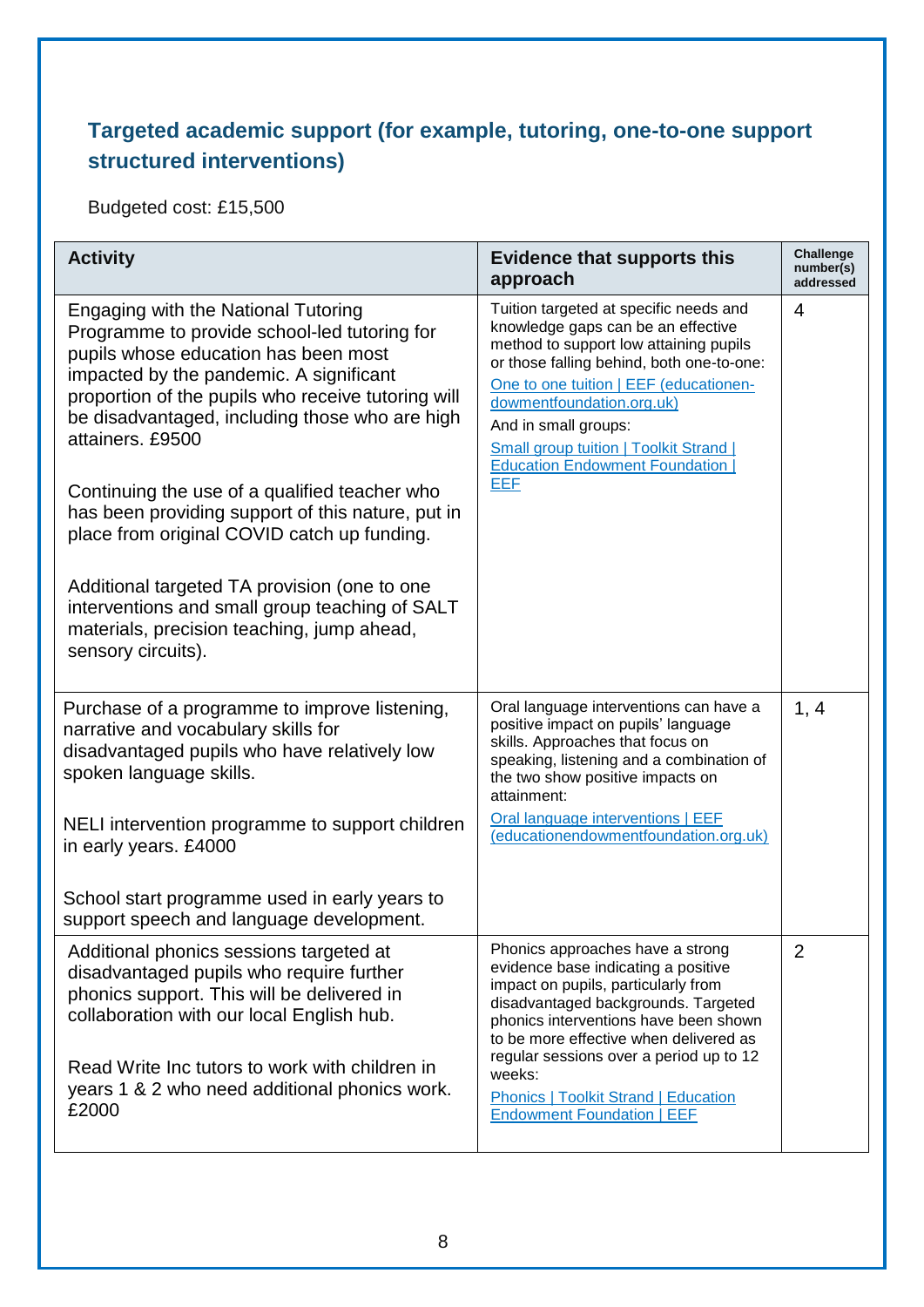### **Wider strategies (for example, related to attendance, behaviour, wellbeing)**

Budgeted cost: £7343

| <b>Activity</b>                                                                                                                                                                          | Evidence that supports this approach                                                                                                                                                                                                | <b>Challenge</b><br>number(s)<br>addressed |
|------------------------------------------------------------------------------------------------------------------------------------------------------------------------------------------|-------------------------------------------------------------------------------------------------------------------------------------------------------------------------------------------------------------------------------------|--------------------------------------------|
| Embedding principles of good<br>practice set out in the DfE's<br><b>Improving School Attendance</b><br>advice.                                                                           | The DfE guidance has been informed by engagement<br>with schools that have significantly reduced levels of<br>absence and persistent absence.                                                                                       | 5                                          |
| This will involve release time for<br>staff to continue to implement<br>procedures to improve<br>attendance. £625                                                                        |                                                                                                                                                                                                                                     |                                            |
| Trained ELSA in school to provide<br>six week intervention programmes<br>to children referred by staff. £3440                                                                            | There is extensive evidence associating childhood social<br>and emotional skills with improved outcomes at school<br>and in later life (e.g., improved academic performance,<br>attitudes, behaviour and relationships with peers): | 4                                          |
| Wellbeing survey carried out with<br>all children three time s a year and<br>results analysed and acted upon.                                                                            | EEF_Social_and_Emotional_Learning.pdf(educationen-<br>dowmentfoundation.org.uk)                                                                                                                                                     |                                            |
| Pupil profiles completed with all<br>DA children and used to support<br>and inspire children in class.                                                                                   | https://educationendowmentfoundation.org.uk/education-<br>evidence/teaching-learning-toolkit/social-and-emotional-<br>learning                                                                                                      |                                            |
| Use zones of regulation to support<br>children's understanding of<br>emotions and promote dialogue<br>within the classrooms.                                                             |                                                                                                                                                                                                                                     |                                            |
| Purchase zones of regulation<br>handbook. £44. Staff training on<br>zones of regulation from West<br>Sussex ASC Team.                                                                    |                                                                                                                                                                                                                                     |                                            |
| Clubs available for DA children to<br>attend free of charge. Trips &<br>residential fully funded for DA<br>children. Breakfast club<br>subsidised and offered for £1 a<br>session. £3278 | Financial support for DA children.                                                                                                                                                                                                  | 4                                          |
| Contingency fund for acute issues.                                                                                                                                                       | Based on our experiences and those of similar schools<br>to ours, we have identified a need to set a small amount<br>of funding aside to respond quickly to needs that have<br>not yet been identified.                             | All                                        |

#### **Total budgeted cost: £24,552**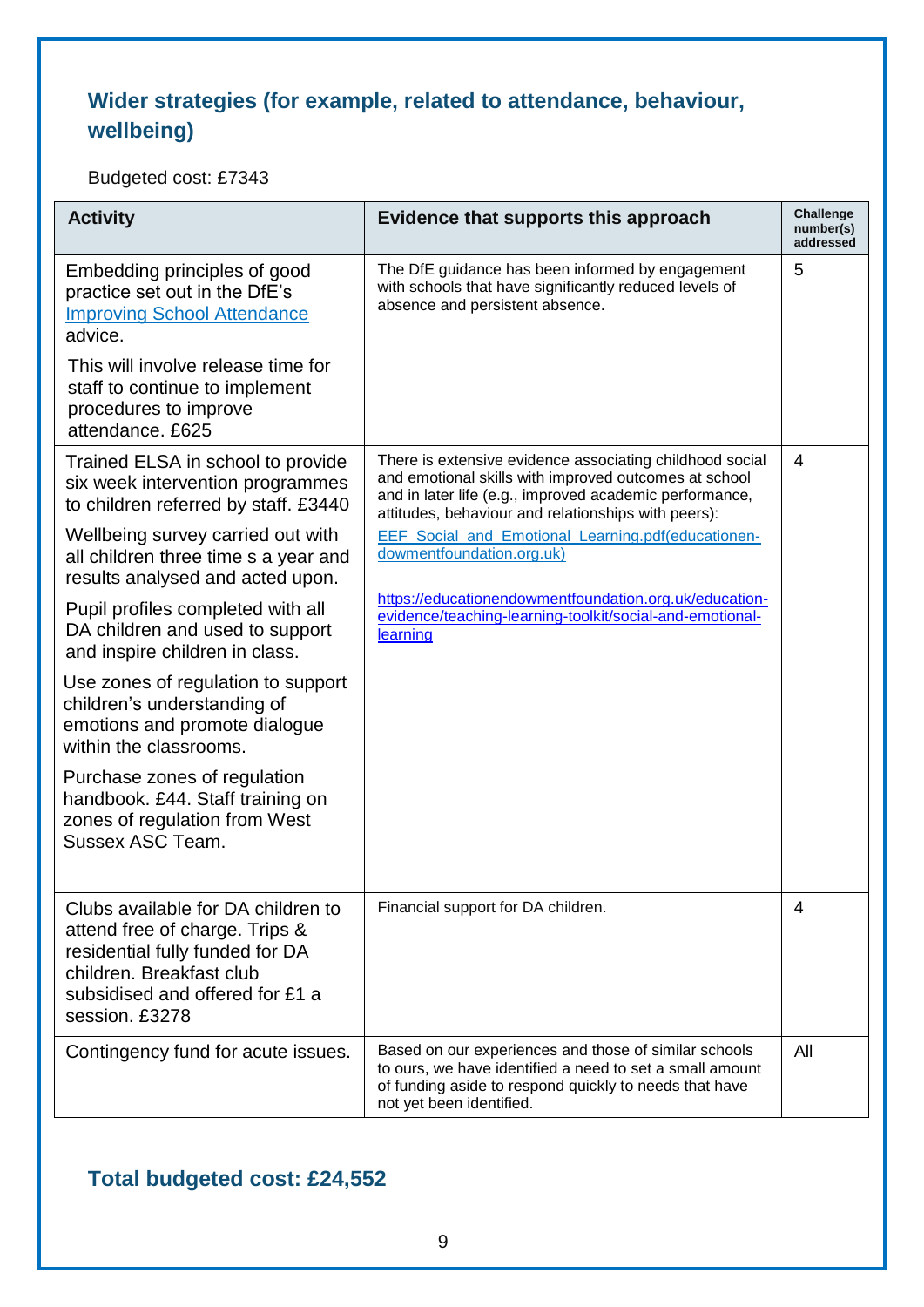### **Part B: Review of outcomes in the previous academic year**

### **Pupil premium strategy outcomes**

This details the impact that our pupil premium activity had on pupils in the 2020 to 2021 academic year.

See reviewed pupil premium for 2020/21.